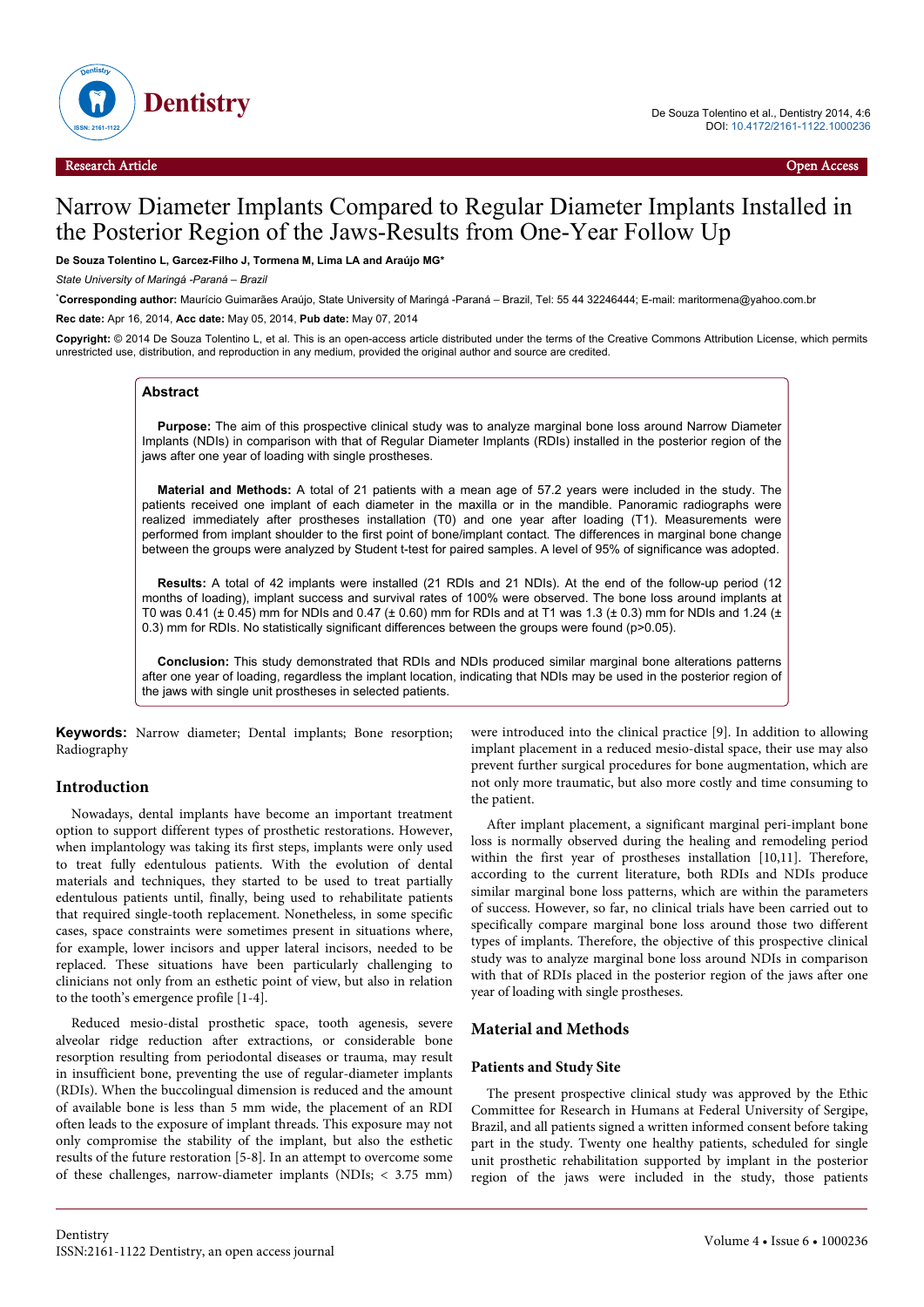**Citation:** De Souza Tolentino L, Garcez-Filho J, Tormena M, Lima LA, Araújo MG (2014) Narrow Diameter Implants Compared to Regular Diameter Implants Installed in the Posterior Region of the Jaws-Results from One-Year Follow Up. Dentistry 4: 236. doi: 10.4172/2161-1122.1000236

#### Page 2 of 4

constituted a convenience sample. The implants and the prosthesis were delivered in a private practice clinic.

The inclusion criteria for all participants were: (i) to sign voluntary informed consent for using his/her data, (ii) age  $\geq 18$  years-old, (iii) to require 2 implants in either the posterior maxilla or mandible (one NDI and one RDI) to be restore with a single crown and (iv) to exhibit an alveolar ridge 5-6 mm wide. The exclusion criteria were the following: (i) previous bone augmentation procedure at implant site, (ii) presence of untreated periodontitis, (iii) soft and/or hard tissues alterations, (iv) use of any drug that could affect bone metabolism, (v) alcohol or tobacco abuse  $(> 10$  cigarettes/day), (vi) presence of immunocompromising conditions (HIV-positive, or under therapy with immunosuppressive drugs), (vii) pregnancy, (viii) presence of parafunctional habits; and (ix) history of radiotherapy of the head/ neck region.

# **Study Design**

The patients were selected to receive one NDI (3.3 mm) and one RDI (4.1 mm) Straumann® Standard Plus implants with a SLA-surface and a platform diameter of 4.8 mm (Straumann® Dental Implant System, Basel, Switzerland). Twenty-one healthy patients (10 males and 11 females) with a mean age of 57.2 years were selected for the study. A total of 42 implants were placed (21 RDIs and 21 NDIs). Fourteen implants were placed in the maxilla (7 NDIs and 7 RDIs) while the remaining 28 implants were placed in the mandible, (14 NDIs and 14 RDIs). The implants ranged from 6 to 10 mm in length. The region of the implant's placement was randomly assigned following simple randomization procedures (computerized random numbers).

The surgical procedures were performed under anesthesia with mepivacaine 2% and epinephrine (Noraepinephrine 1:100,000). After local anesthesia, a crestal incision was made and a full-thickness flap was elevated. Subsequently, the implants were placed according to manufacturer's instructions and healing caps were placed on each implant. The flap was repositioned and stabilized with interrupted sutures around the healing caps in such a way to allow a semisubmerged healing. The sutures were removed 10 days after implant placement. Medical prescription was given to patients that included potassium diclofenac (50 mg), one pill every eight hours for three days, amoxicillin (500 mg), one capsule every eight hours for seven days and mouthwash with chlorhexidine digluconate 0.12%, twice a day for 15 days. All surgical procedures were performed by the same clinician. After 6 weeks of healing, impression of the implant sites were taken and 2 weeks later, screwed-retained single metal-ceramic crowns were delivered. The patients were included in a plaque control regimen, which consisted of oral hygiene instruction and professional plaque control that took place during follow-up appointments at 3, 6, 9 and 12 months after prosthetic rehabilitation had been delivered. The presence of occlusal contact on the ceramic crowns was confirmed with the aid of occlusal marking films.

# **Primary Outcome Measurements**

The primary outcome measurements were the change of periimplant marginal bone level and success and survival rates of the narrow diameter implants. Panoramic radiographs were performed immediately after prostheses installation (T0) and one year after loading (T1). All panoramic radiographs were performed in the same radiological clinic and with the same apparatus (Planmeca ProMax®, Planmeca, Helsinque, Finland). At mesial and distal aspects of each implant, the distance between the implant shoulder to the first point of bone/implant contact was measured with the aid of a computer program (Image J®, National Institutes of Health, Maryland, USA in ImageJ library [Rasband (1997-2006)] and an average data was obtained for each fixture. A periapical radiograph after implant placement to know the per-implant bone level insertion of this implant was also realized.

Implant survival was defined in this study as the implant being still in place at the 12-month follow-up. Implant success was defined according to Karoussis et al. (2003) [12] as absence of (i) persistent pain, foreign body sensation and/or dysesthesia; (ii) recurrent periimplant infection with suppuration; (iii) implant mobility (M); (iv) continuous radiolucency around the implant; (v) clinical probing depth (CPD)  $\geq$  5 mm associated with bleeding on probing (BoP). The peri-implant suppuration (S), bleeding on probing (BoP) and clinical probing depth (CPD) were obtained with use of a manual periodontal probe (William's probe, Hu-Friedy®, Chicago, United States). Implant mobility (M), S and BoP were recorded as absent or present. Furthermore, the percentage of visible bacterial plaque present on the different crown aspects was also determined. All variables described above, except M, were measured at the four implants aspects (mesial, distal, buccal and lingual sites) at six weeks after fixture installation, 3, 6, 9 and 12 months after loading. A calibrated examiner who was not involved in the surgical procedure performed all measurements.

# **Secondary Outcome Measurement**

The secondary outcome measurement was represented by the success rate of the implant-supported prosthesis. Prosthesis success according to Pjetursson et al. (2012) [13] was defined as (i) absence of prosthesis (crown or abutment) mobility and (ii) lack of necessity of prosthesis repair at the 1-year follow-up examination.

# **Calibration**

Calibration of the clinical and radiographic examinations was performed to ensure consistent evaluation of the implant sites. In order to calibrate the examiner prior to actual measurements, intraobserver error was determined by measuring soft tissue characteristics (CPD and BoP) and measuring bone marginal level around 10 implants, five of each group, on patients randomly chosen. Each measurement was performed twice over 2 days, with an interval of at least 24 hours, in patients included in this clinical protocol. The Kappa correlation coefficient was 0.9.

The error associated with the radiographic technique was also calculated using the same program used for peri-implant bone loss measurements. Measurements obtained from radiographs were compared to the actual dimensions of implants [14,15]. An RDI has a real width (excluding the threads) of 3.5 mm, while an NDI has an actual width (excluding the threads) of 2.8 mm. The difference between the mean variability found on the radiologic images and the real size of implants (3.5 mm and 2.8 mm) was calculated. The calculation employed confirmed that the distortion observed in the radiographic images obtained with panoramic technique was the same as that established by the radiographic equipment's manufacturer (25%) used for correction.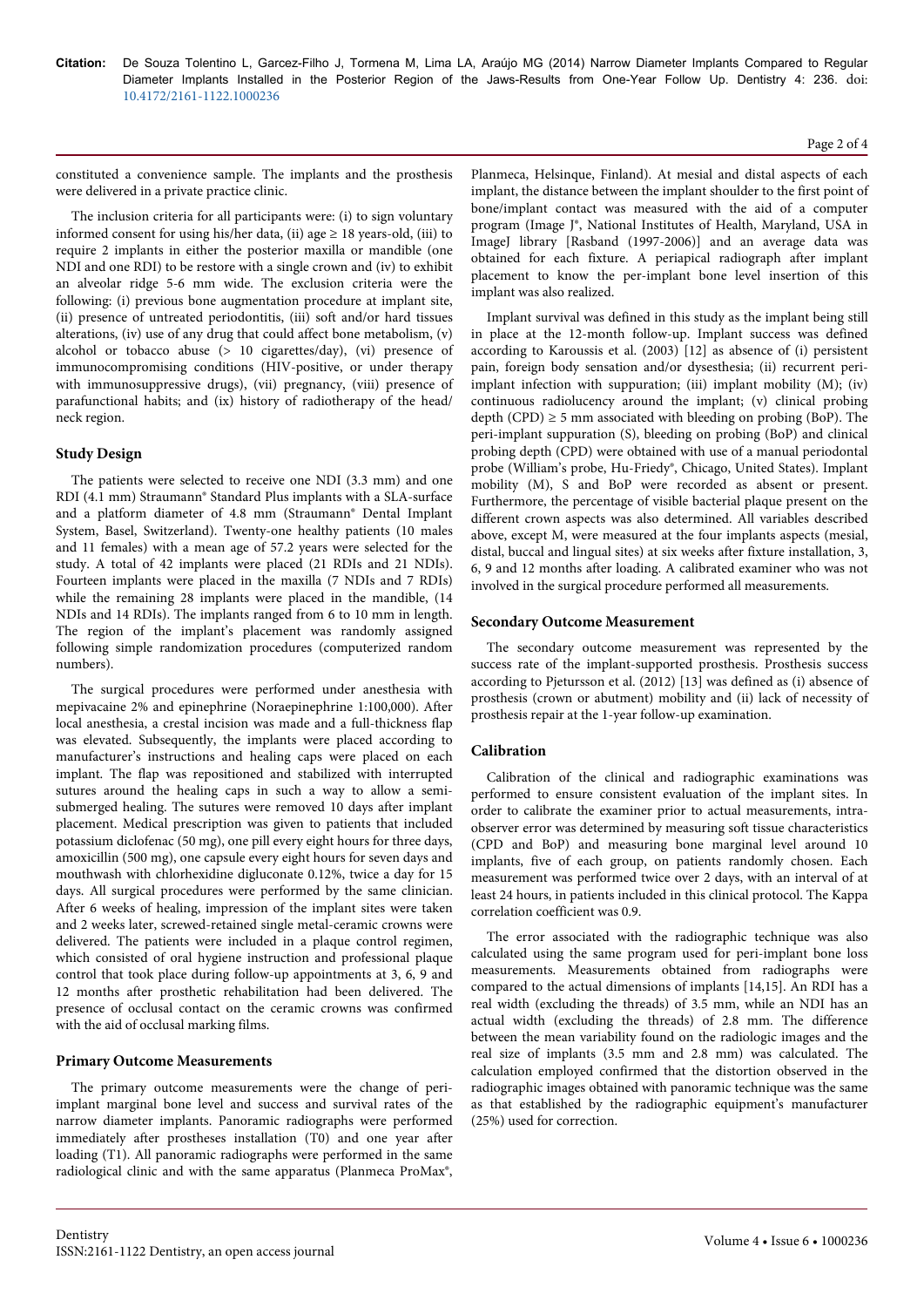**Citation:** De Souza Tolentino L, Garcez-Filho J, Tormena M, Lima LA, Araújo MG (2014) Narrow Diameter Implants Compared to Regular Diameter Implants Installed in the Posterior Region of the Jaws-Results from One-Year Follow Up. Dentistry 4: 236. doi: 10.4172/2161-1122.1000236

## **Statistical Analysis**

Mean values and standard deviation (SD) were calculated for each variable. Each patient was considered as statistical unit. The differences in marginal bone change between the groups were analyzed by Student t-test for paired samples, regarding CPD, were analyzed using Mann–Whitney U-test, and the p value <0.05 was considered as the level of significance. Furthermore, the implant survival and success rate, S, M and BoP were calculated in each experimental group and expressed in mean percentage.

## **Results**

Implants were placed in maxilla and mandible as showing in Table 1. At the end of the follow-up period (12 months of loading), implant success and survival rates of 100% were observed. The percentage values of M, BoP and S at 1-year time interval after loading (T1) are shown in Table 2. Bleeding on probing index and visible bacterial plaque were, respectively, 6% and 9% for NDIs. The corresponding values for RDIs were, respectively, 8% and 9%. No probing depths  $\geq 5$ mm or suppuration was identified in any of the groups. There was no statistically significant difference between the variables M, BoP and S in groups Test and Control.

|                    | Test group (n=21) | Control group ( $n = 21$ ) |
|--------------------|-------------------|----------------------------|
| Maxila pre molar   | 3                 | 2                          |
| Maxilla molar      | 4                 | 5                          |
| Mandible pre molar | 6                 |                            |
| Mandible molar     | 8                 |                            |

Table 1: Position of implants according to region and groups placed in maxilla and mandible (n=42)

| <b>Parameters</b> | Test group | Control group |
|-------------------|------------|---------------|
| <b>BoP</b>        | 6          | 9             |
| Mobility          | 0          | 0             |
| Suppuration       | 0          | 0             |

Table 2: The frequency (%) of bleeding on probing (BoP), mobility and supurration 1 year after loading in Groups Test and Control (n = 21 implants/group)

The average CPD at 6-weeks follow-up was  $3.01$  mm ( $\pm$  0.42) and 2.89 mm  $(\pm 0.51)$  in the NDIs and RDIs, respectively. At 1 year after loading the average CPD was  $3.31$  mm ( $\pm$  0.84) and  $3.27$  mm ( $\pm$  0.90) in the NDIs and RDIs, respectively. The bone loss around implants at T0 was 0.41 ( $\pm$  0.45) mm for NDIs and 0.47 ( $\pm$  0.60) mm for RDIs and at T1 was  $1.3 \ (\pm 0.3)$  mm for NDIs and  $1.24 \ (\pm 0.3)$  mm for RDIs. No statistically significant differences between the groups were found regarding the above clinical variables (p>0.05). The prosthesis success rate was 100% for both groups.

#### **Discussion**

The present radiographic prospective controlled study analyzed marginal vertical bone loss around narrow-diameter and regulardiameter implants placed in the posterior region of the jaws and

#### Page 3 of 4

loaded with a single crown. Regardless implant diameter (regular or narrow), no statistically significant differences in relation to bone loss were found between NDIs and RDIs placed either in the posterior maxilla or mandible. One year after loading, the implant survival and success rates as well as the prosthesis success rate were similar between the two groups. In addition, the mean values of CPD, BoP, S, and M were also similar between the groups.

Different kinds of imaging methods can be used for diagnostic and treatment plans, including conventional radiographs (periapical, panoramic, cephalometry) and computerized tomography [16]. The choice for panoramic radiography in this study was due to a number of reasons: (i) the method is more affordable; (ii) image standardization is obtained through a simple and universal positioning device; and (iii) the distortion produced by the method can be corrected with the assistance of a computer program. Despite the fact that several authors consider other radiological methods more suitable for bone loss measurements around teeth and implants [17,18], panoramic radiography is still widely used in clinical situations, and it is considered a useful imaging method in implantology [16,19,20]. As a result, recent studies have assessed per-implant bone loss by means of panoramic radiography [21,22]. The main criticism in relation to its use, however, lies in the fact that panoramic radiographs do not provide the same level of clarity and sharpness of periapical radiographs [23]. In order to circumvent this problem, all measurements were carried out by just one examiner, who was duly and thoroughly calibrated before the actual measurements were made, so that possible misreading were minimized.

The radiographic peri-implant marginal bone loss observed in the present study demonstrated no statistically significant differences when RDIs were compared to NDIs. This finding is in accordance with clinical data previously reported in the literature [11,24-28]. Such result is of particular interest since it suggests a high level of predictability for both implants in relation to the expected bone loss after one year of loading. In addition, the similar low frequency of bleeding on probing and absence of suppuration and mobility observed in both group of implants confirmed that there was no difference between the NDIs and RDIs.

The findings from the present study showed a high NDI survival rate (100%) after one year of loading, even though all implants had received single crowns. Several clinical studies [29-34], have already demonstrated high survival rates for NDIs placement. In those studies, however, NDIs were always connected to other NDIs or RDIs through partial-fixed dentures or were placed in the anterior region. The reason for this seems to be originated in the concept that NDIs are not capable of properly neutralizing and distributing the forces generated by occlusion in the posterior region when supporting single crowns [35].

# **Conclusion**

Based on the results obtained in this 1-year prospective study, NDIs placed in posterior region of the jaws without sufficient bone thickness for placement of RDIs presented a high success and survival rate. In addition to that, NDIs presented marginal bone loss patterns similar to those for RDIs, both in the maxilla and mandible. Thus, it can be suggested that NDIs may be successfully used in the posterior regions of the jaws. More studies with longer follow-up intervals are, however, necessary to further evaluate single crowns supported by NDIs in the posterior region of the jaws.